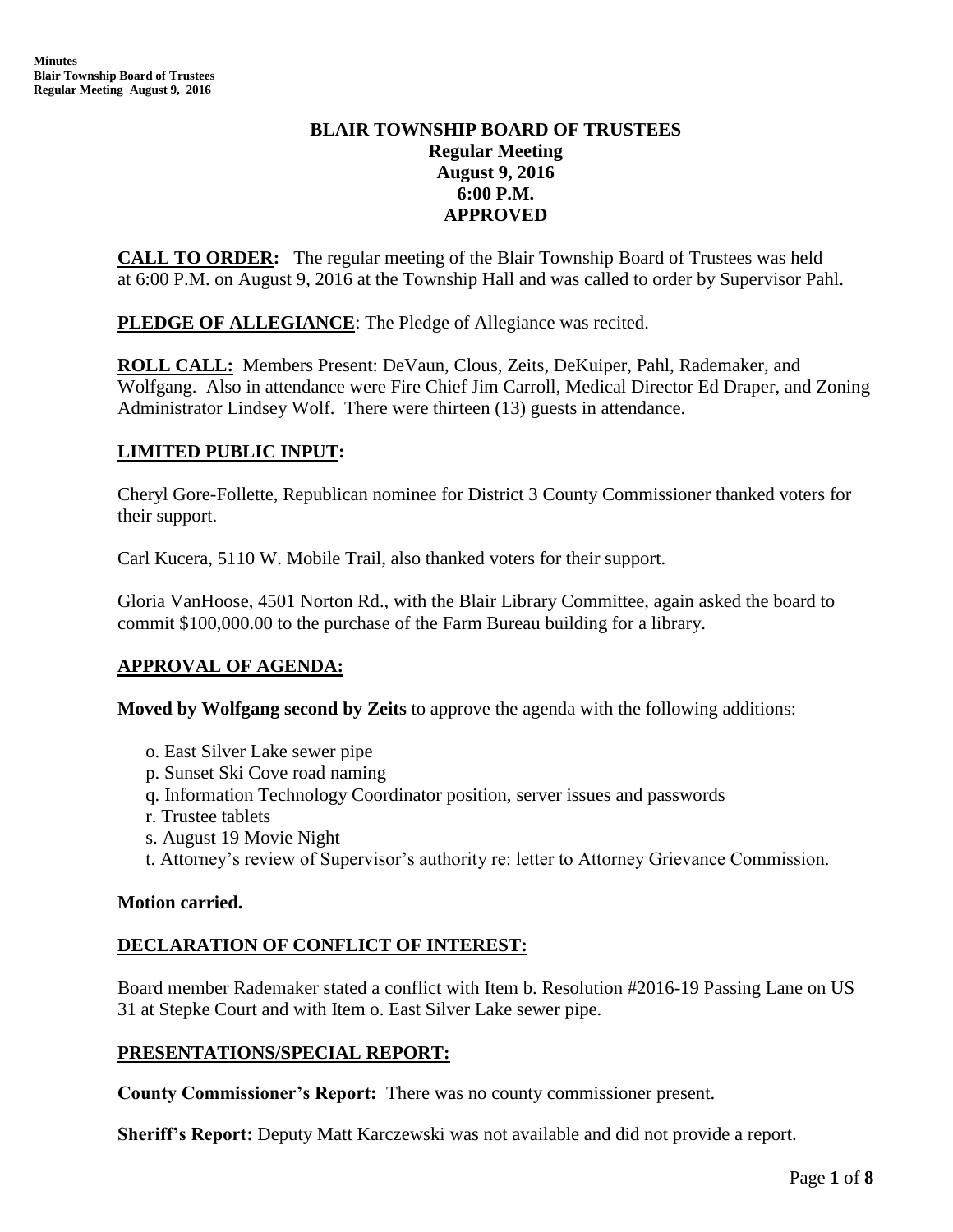## **ANNOUNCEMENTS/CORRESPONDENCE**

There were no announcements.

### **CONSENT CALENDAR**:

| <b>FUND</b>               | <b>CHECK NUMBERS</b> | <b>TOTALS</b>   | <b>REPORTS</b>          |
|---------------------------|----------------------|-----------------|-------------------------|
|                           |                      |                 |                         |
| General Fund              | #32319-#32411        | 81,380.95<br>S. | <b>Assessing Report</b> |
| Ambulance Fund            | #17531-#17590        | \$132,693.82    | <b>EMS</b> Report       |
| Fire and Police Fund      | #10872-#10905        | 76,021.13       | Fire Dept. Report       |
| Trust & Agency Fund       | #1883-#1892          | 298.00<br>\$    | Supervisor's Report     |
| Sewer Bill Fund           | #1768-#1775          | 29,389.62<br>S. | Treasurer's Report      |
| Sewer Assmt. Fund         | #-0-                 | S<br>0.00       | Water Dept. Report      |
| Water Assmt, Fund         | #1258-#1259          | \$<br>205.30    | <b>Zoning Report</b>    |
| Water Bill Fund           | #4714-#4845          | 63,757.13       | Minutes July 12, 2016   |
| <b>RD RRI Account</b>     | $# -0-$              | \$<br>$-0-$     | <b>Regular Meeting</b>  |
| <b>RD</b> Debt Retirement | $# -0-$              | \$<br>$-0-$     | Minutes July 21, 2016   |
| Milfoil Fund              | $# -0-$              | S<br>$-0-$      | Special Meeting         |

Board member DeVaun asked that the minutes of the July 12, 2016 regular meeting be removed.

 **Moved by Wolfgang second by Rademaker** to approve the Consent Calendar with the exception of the minutes of the July 12, 2016 regular meeting. **Yes:** Zeits, DeKuiper, Pahl, Rademaker, Wolfgang, DeVaun and Clous. **No:** None. **Motion carried.**

Board member DeVaun stated that the last sentence on page 4 is incomplete. Supervisor Pahl noted corrections to ANNOUNCEMENTS/CORRESONDENCE, NEW BUSINESS item b., and Sue Pahl's PUBLIC INPUT.

 Page 4 add: *Township property* ANNOUNCEMENTS/CORRESPONDENCE add: *because the employee was not in attendance to request going in to closed session.* Item b.: we have been spending more on these fees spent \$7,000.00 per month.

Public Input add: *by the Clerk and Trustees Clous, Rademaker and Zeits.*

 **Moved by Clous second by DeVaun** to approve the minutes of the July 12, 2016 meeting with corrections. **Yes**: Pahl, Wolfgang (but I don't believe the attorney fees figure is correct), DeVaun, Clous and Zeits. **No:** Rademaker (because I don't think the corrections are totally accurate). **Abstain:** DeKuiper (was not in attendance). **Motion carried.**

### **UNFINISHED BUSINESS**:

There was none.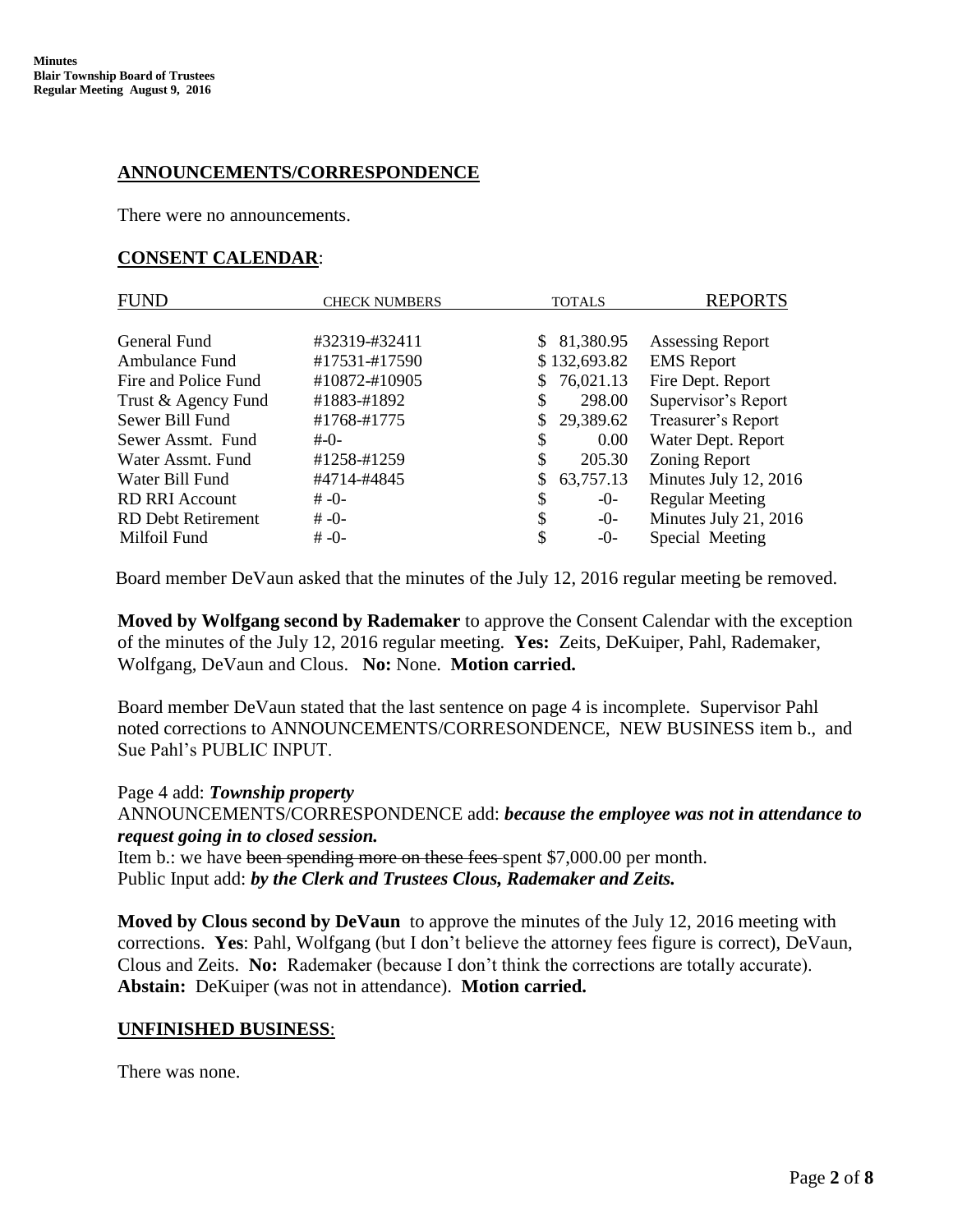#### **NEW BUSINESS:**

#### a. **Master Plan**

Zoning Administrator Lindsey Wolf presented the revised draft and stated that the Planning Commission was comfortable with the Township Board making minor changes prior to sending the Master Plan out for review.

There was discussion regarding minor changes.

**Moved by Pahl second by DeVaun** to approve for distribution and review the draft of the Blair Township Community Master Plan pursuant to Section 41, MCL 1.5.3841 of Public Act 33 of 2008, known as the Michigan Planning Enabling Act. **Yes:** Pahl, Rademaker, Wolfgang, DeVaun, Clous, Zeits, and DeKuiper. **No:** None. **Motion carried.**

Board member Rademaker left the meeting room.

#### **b. Resolution #2016-19 in Support of Passing Lane on US 31 for Stepke Court**

Terry Berden with Great Lake Stainless stated that they are expanding their offices and in working with the MEDC, they recommended that he apply for a grant for a passing lane. He also stated that the bigger the match provided, the better the chances are of receiving the grant. He asked the Board for their support and financial help

**Moved by Pahl second by DeKuiper** to adopt Resolution #2016-19 in support of Great Lakes Stainless and the Michigan Department of Transportation US 31 highway project improvement which will be the construction of a left turn lane at US 31 and Stepke Court in Blair Township, Grand Traverse County. **Yes:** Wolfgang, DeVaun, Clous, Zeits, DeKuiper, and Pahl. **No:** None. **Motion carried.**

**Moved by Pahl second by Clous** to take \$15,000.00 out of contingency for US 31 and Stepke Court road widening, if grant is approved. **Yes:** DeVaun, DeKuiper, Pahl, Clous, Wolfgang, and Zeits. **No:** None. **Motion carried.**

Board member Rademaker rejoined the board.

#### **c. Contract for Generator Maintenance**

Supervisor Pahl referred to the quotes from Graham Electric and Cummins Bridgeway for generator maintenance. There was discussion regarding the service provided by each company and the difference in price.

**Moved by DeVaun second by DeKuiper** to approve the contract with Graham Electric at an annual cost \$1,300.00 for five (5) years. **Yes**: DeVaun, Clous, Zeits, DeKuiper, and Pahl. **No**: Rademaker (because of service issues), and Wolfgang ( feel it is worth the extra \$600.00 per year). **Motion carried.**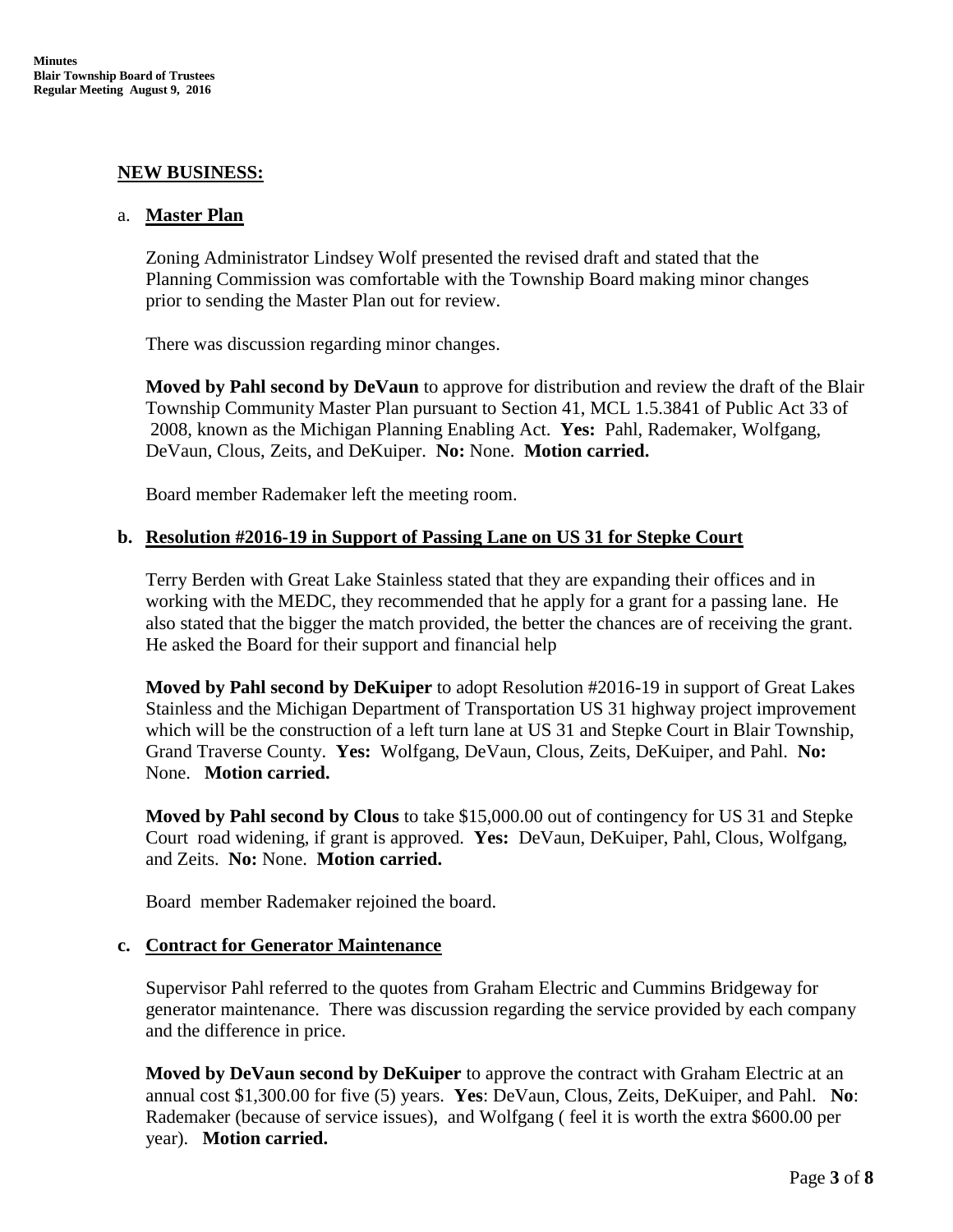### **d. Reimbursement for Office Chair**

The Clerk stated that she had received a typed letter from the Supervisor asking for reimbursement for a chair in the amount of \$85.00. She stated that she requested a receipt and was told that is was from 2005 and he could not find it. The Clerk reported that she had contacted the Township auditor and was told that the letter was not an acceptable receipt, therefore he would consider it an illegal expenditure. The supervisor requested that this be put on the agenda.

**Moved by Wolfgang second by Clous** to deny the request for reimbursement unless an appropriate receipt can be produced. **Yes:** Clous, Zeits, DeKuiper, Rademaker, Wolfgang and DeVaun. **No:** Pahl**. Motion carried**.

# **e. Add Ken Fritz as Paid on Call EMS/Fire Member**

Medical Director Draper presented the request.

**Moved by DeVaun second by Zeits** to add Ken Fritz as a Paid on Call EMS/Fire member. **Motion carried.**

## **f. Fireworks Ordinance Amendment**

Supervisor Pahl reported that he has been working with the Prosecuting Attorney who stated that the law that was passed in 2011 limits the power of local governments to regulate fireworks other than time of day and date restrictions. Therefore, the 250 foot provision needs to be removed. The Prosecutor also recommended naming the Grand Traverse Sheriff's Office as an authorized enforcement officer for the ordinance.

**Moved by Rademaker second by DeVaun** to amend the Fireworks Ordinance by removing the 250 foot provision and adding GTSO as enforcing officer. **Yes**: DeKuiper, Pahl, Rademaker, Wolfgang, DeVaun, Clous and Zeits. **No:** None. **Motion carried.**

### **g. Schneider Road Improvements**

Supervisor Pahl reported that the Township's share is \$13,913.00 and only \$10,000.00 has been budgeted for road improvements. He explained that the board could instruct the Road Commission to reduce the scope of the project to fit the budgeted amount.

**Moved by DeVaun second by DeKuiper** to approve the contract with the Grand Traverse County Road Commission for Schneider Road improvements not to exceed \$10,000.00 **Yes:**  Zeits, DeKuiper, Pahl, Rademaker, Wolfgang, DeVaun and Clous. **No:** None. **Motion carried.**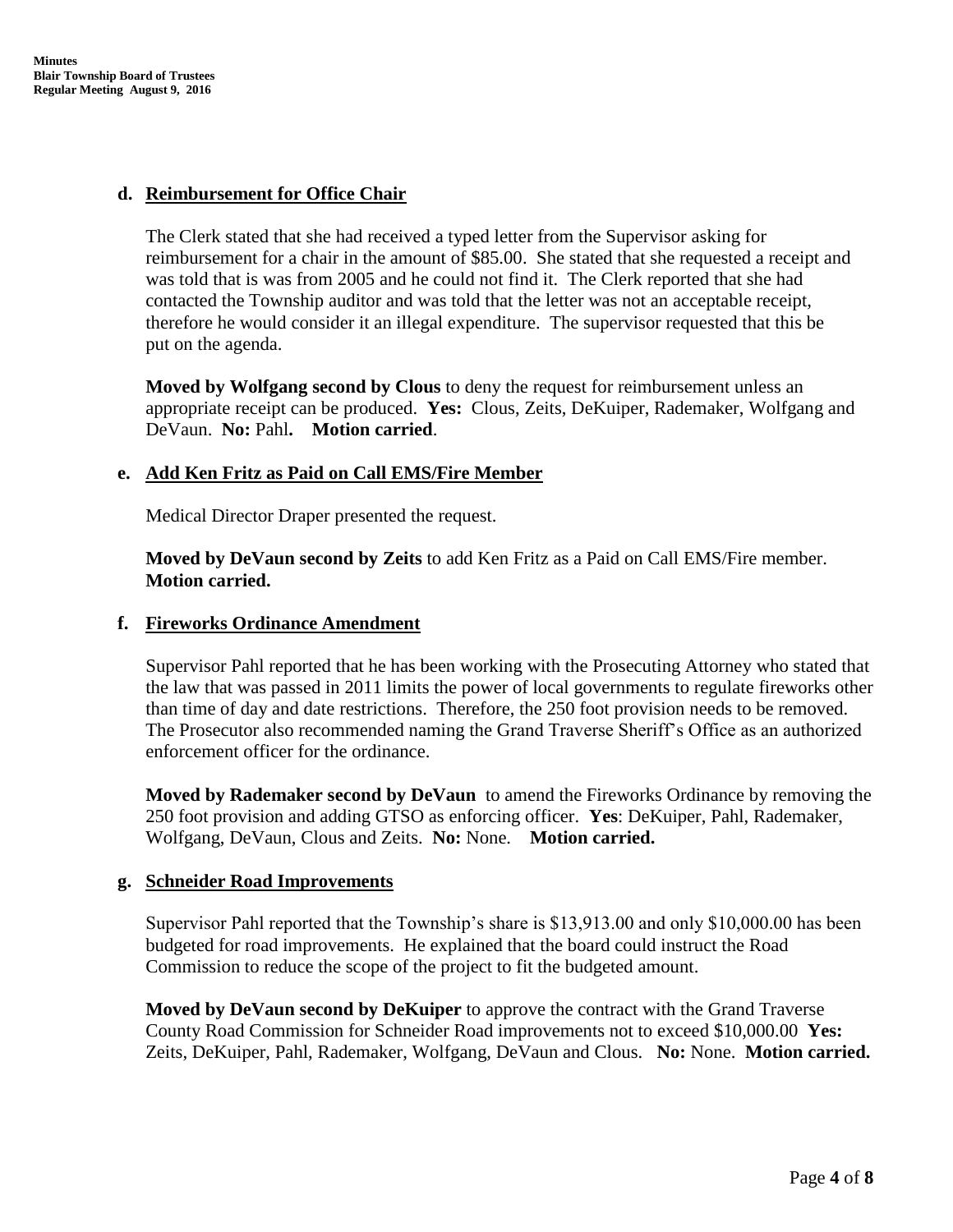# **h. Fire Gear Purchase**

The Fire Chief reported that this purchase was budgeted for and that it is their plan to replace sets per year, so that they don't have to replace them all in one year.

**Moved by Clous second by Zeits** to approve the purchase of four sets of fire gear not to exceed \$11,120.00 as presented by the Fire Chief. **Yes:** DeKuiper, Pahl, Rademaker, Wolfgang, DeVaun, Clous and Zeits. **No:** None. **Motion carried.**

### **i. Fire Board Re-appointments**

**Moved by Wolfgang second by DeVaun** to re-appoint Jason Tamm and Joe Fasel to the Fire Administrative Board for terms ending 6/30/22**. Motion carried.**

# **j. Fire Inspector's Conference**

Fire Chief Carroll stated that this expenditure was budgeted for and necessary to keep their Fire Inspector's certification.

**Moved by DeVaun second by Clous** to approve sending Fire Chief Carroll and Captain Tallman to the Fire Inspector's Conference, not to exceed \$1,465.00. **Yes:** Pahl, Rademaker, Wolfgang, DeVaun, Clous, Zeits, and DeKuiper. **No:** None. **Motion carried.**

### **k. Capital Improvement Bank Account for Fire Fund**

Fire Chief Carroll stated that Fire Administrative Board requested that the Township Board establish a Capital Improvement bank account for the Fire Fund.

**Moved by Wolfgang second by Rademaker** to authorize the Treasurer to open a Capital Improvement bank account for the Fire Fund and transfer \$150,000.00 from the available Fire fund balance. **Yes:** Rademaker, Wolfgang, DeVaun, Clous, Zeits, DeKuiper and Pahl. **No:** None. **Motion carried.**

# **l. Recording Secretary for PC, ZBA and Fire Board**

The Clerk reported that she met with Karen McIntyre and she and Stacey Clous met with Tara Smith. They both are excellent candidates, but Karen does have Planning and Zoning experience.

**Moved by Pahl second by DeKuiper** to approve hiring Karen McIntyre as Recording Secretary for PC, ZBA and Fire Board and hire Tara Smith as a back up, and have her attend 2 meetings @ \$50.00 per meeting to observe Karen taking minutes. **Yes:** Clous, Zeits, DeKuiper, Pahl, Rademaker, Wolfgang and DeVaun. **No:** None. **Motion carried.**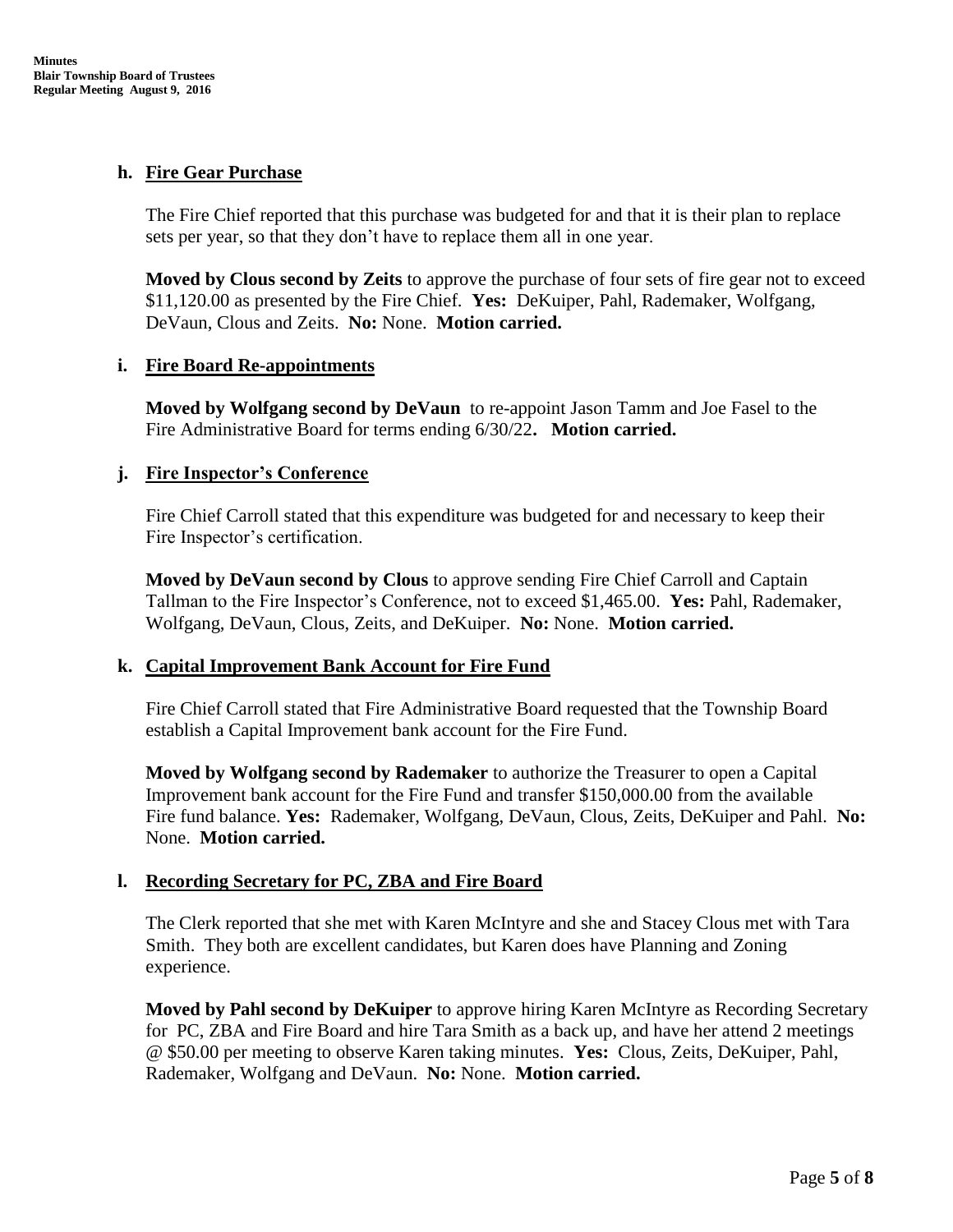#### **m.** Handbook Complaint

The Clerk stated that she contacted the Township Attorney after the Supervisor brought up his complaint that was referred to at the last meeting and his opinion was that we should follow the Employee Handbook and perform an investigation. Rademaker stated that the complaint does not apply to the provisions of the Employee Handbook. He stated that if the Board does not find the Supervisor's complaint baseless, he will file a complaint against the Supervisor for retaliation.

There was discussion regarding how the last violation was handled.

**Moved by DeVaun second by Wolfgang** to not pursue an attorney investigation on behalf of the Township. **Yes**: Rademaker, Wolfgang, DeVaun, Clous, and Zeits. **No:** DeKuiper (because of the attorney's opinion). **Abstain**: Pahl.

### **n. Request of Waiver from the Water Ordinance**

Supervisor Pahl reported that a landlord that owns two duplexes in the Township is asking for a variance from the Water Ordinance Section 509 to prevent having to drill under the road to the water main.

**Moved by DeVaun second by Zeits** to approve the variance and allow a Y at the curb stop. **Yes:** Wolfgang, DeVaun, Clous, Zeits, DeKuiper, Pahl and Rademaker. **No**: None. **Motion carried.**

Board member Rademaker left the meeting room.

#### **o. East Silver Lake Sewer Pipe**

Supervisor Pahl reported that there have been infiltration issues for about two years now and there is a possibility that there is a crack in the pipe. The cost to reline the pipe is approximately \$7,200.00, but it may be cheaper to replace it.

**Moved by DeVaun second by DeKuiper** to authorize the Supervisor to spend up to \$10,000.00 to fix the infiltration problem on the East Silver Lake Sewer Pipe**. Yes:** DeVaun, Clous, Zeits, DeKuiper, Pahl, and Wolfgang. **No**: None. **Motion carried.**

Board member Rademaker rejoined the board.

### **p. Road Naming**

Bart and Jackie Collins are requesting the name Sunset Ski Cove for a private road off East Silver Lake Road., their property is the only property affected.

**Moved by DeVaun second by DeKuiper** to approve the name Sunset Ski Cove. **Motion carried.**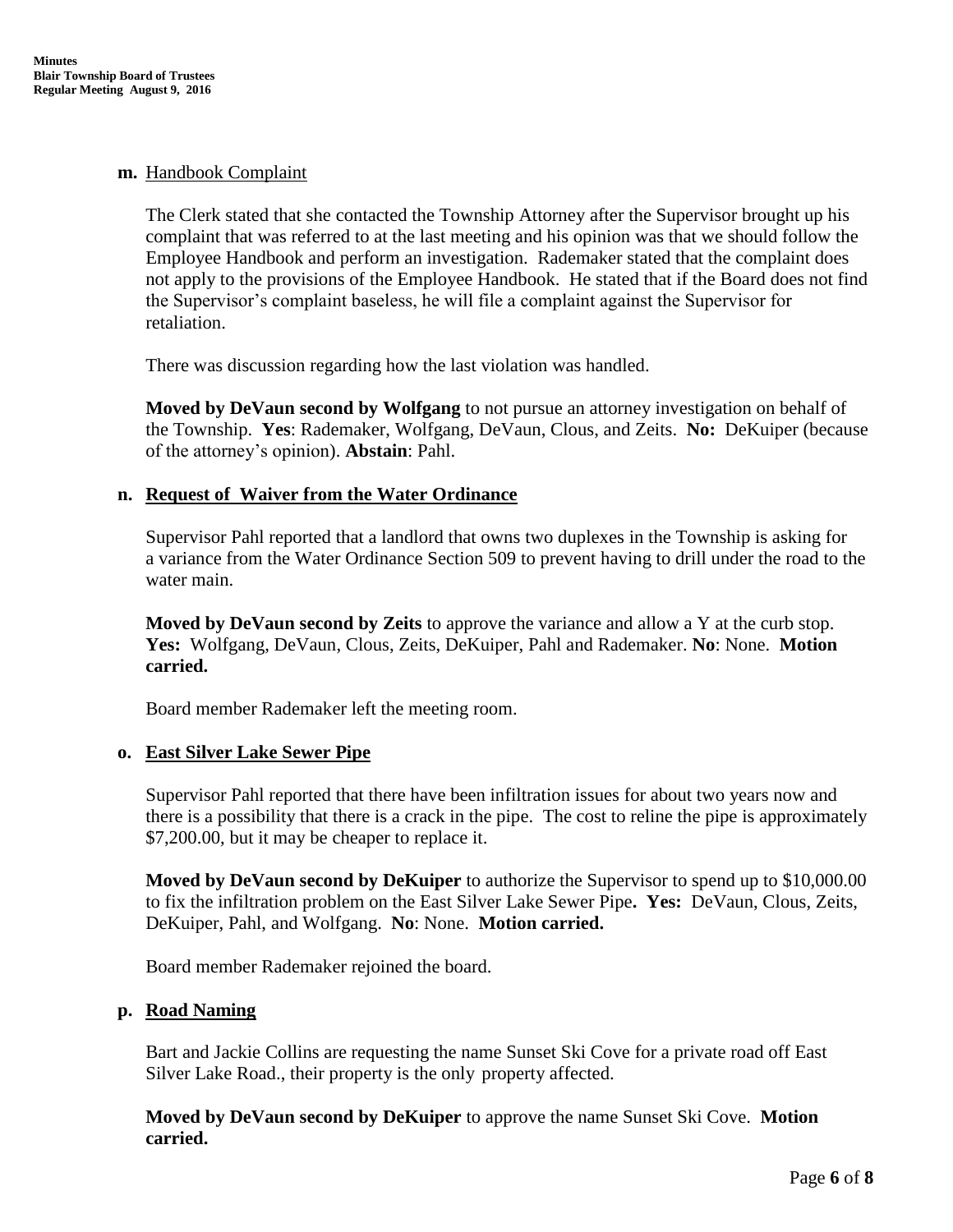## **q. Information Systems Technology Coordinator/Server Issues/Passwords**

There was discussion regarding who should be in charge of e-mail and server passwords. The Supervisor accused the Clerk of hacking his e-mail which is an outright lie *the Clerk refuted. The Clerk left the meeting, returning after a short time*. Supervisor Pahl left the meeting at this time. Board member DeKuiper took over the meeting.

**Moved by Wolfgang second by Rademaker** to appoint Crain Systems Group the Blair Township Technology Coordinator and instruct all employees and officials to work with Crain Systems Group to change their current passwords including the Server password. **Motion carried.**

**Moved by Wolfgang second by DeVaun** to instruct employees and officials to work with Rich Powell to change their current e-mail passwords and direct Rich to protect those passwords and only disclose them at the direction of the Township Board. **Motion carried.**

Board member Rademaker pointed out that a chair needs to be appointed in the absence of the Supervisor.

**Moved by DeVaun second by Clous** to appoint DeKuiper to chair the remainder of the meeting. **Motion carried.**

**Moved by Wolfgang second by Clous** to amend the Blair Township Employee Handbook, Section 503, Monitoring and Enforcement paragraph to state that the **Township Board** will enforce the computer, internet and e-mail policies. **Yes:** DeVaun, DeKuiper, Wolfgang, Zeits, Clous and Rademaker. **No**: None. **Motion carried.**

**Moved by Wolfgang second by DeVaun** to inform BS & A Software that the Information Technology Coordinator is to be the only one with "Enterprise Administrator" authority other than BS & A support. **Motion carried.**

### **r. Trustees Tablets**

Board member Clous reported that she cannot open or send any e-mails on her Township provided tablet, board member Rademaker stated that he cannot do anything with his either. Board member DeVaun stated he is not having any problem with e-mail, but was not sure he would be able to open a PDF document.

The Clerk stated that she thought that the Maintenance Coordinator had set up the e-mail and if the trustees could bring their tablets in, he could help them. The Trustees will be here August 17 at 5:00 pm with their tablets to have Bill look at them.

### **s. August 19 Movie Night**

Board member Clous asked what needs to be done to be ready for movie night, since board member DeKuiper will not be there. Preparations were discussed.